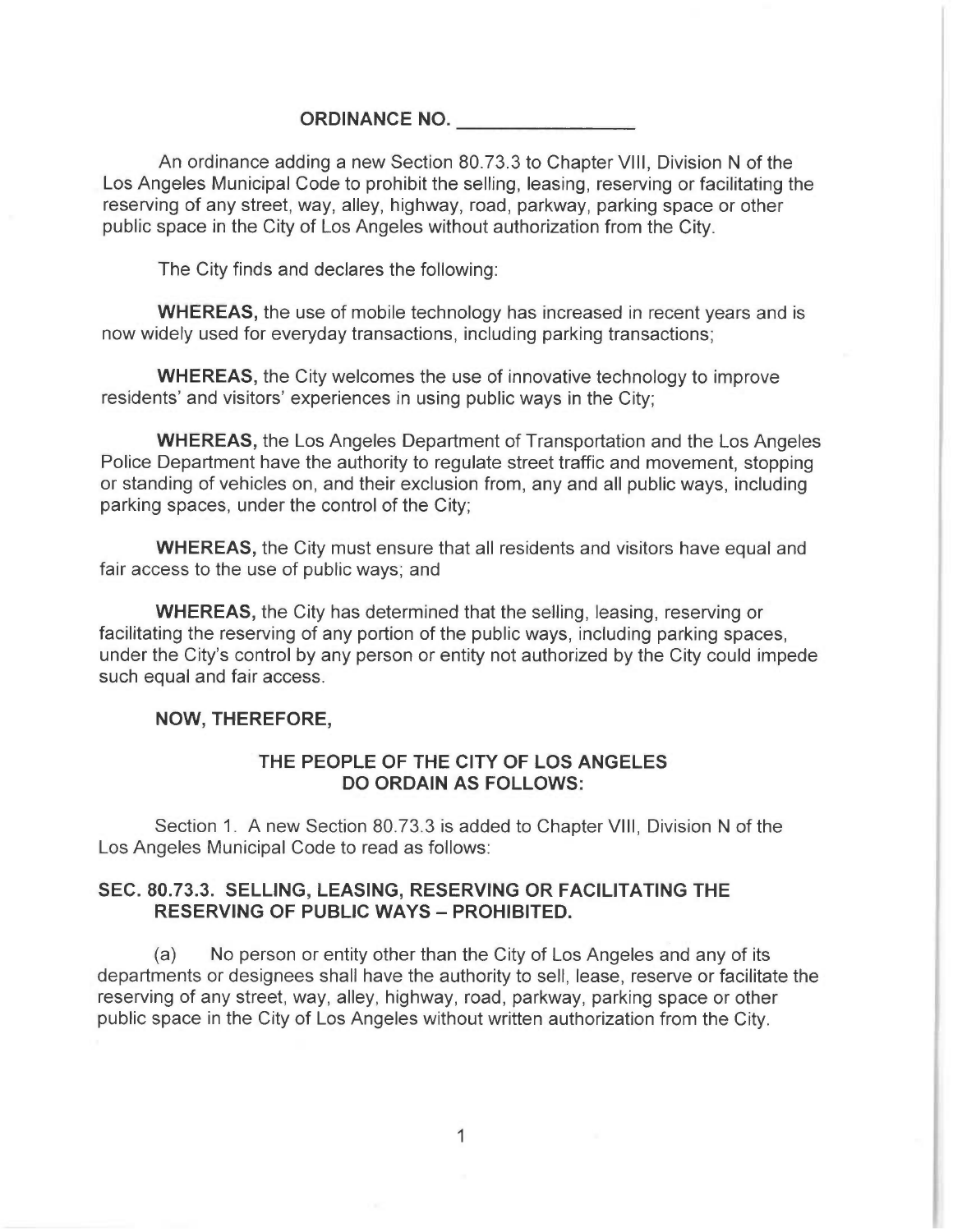(b) Penalties. Any person violating this section shall be subject to the following penalties:

1. First violation. A first violation of this section shall be an infraction punishable by a fine in the amount of \$250.

2. Second and subsequent violations. A second violation and all subsequent violations shall be subject to the provisions of Section 11.00 of the Los Angeles Municipal Code, including prosecution as an infraction punishable by a fine in the amount of \$500, or prosecution as a misdemeanor punishable by a fine of not more than \$1,000 or by imprisonment in the County Jail for a period of not more than six months, or by both a fine and imprisonment.

3. Violations. The following constitutes a violation for purposes of this section: a conviction for violation of this section, a conviction under Penal Code Section 853.7 for failure to appear in court to contest a citation for violations of this section, or a forfeiture of bail.

4. Each person shall be guilty of a separate offense for each and every day during any portion of which any violation of this section is committed, continued or permitted by that person, and shall be punishable accordingly.

(c) Severability. If any subsection, sentence, clause or phrase of this section is for any reason held to be invalid or unconstitutional by a court of competent jurisdiction, such decision shall not affect the validity of the remaining portions of this ordinance. The City Council hereby declares that it would have adopted this section, and each and every subsection, sentence, clause and phrase thereof not declared invalid or unconstitutional, without regard to whether any portion of the ordinance would be subsequently declared invalid or unconstitutional.